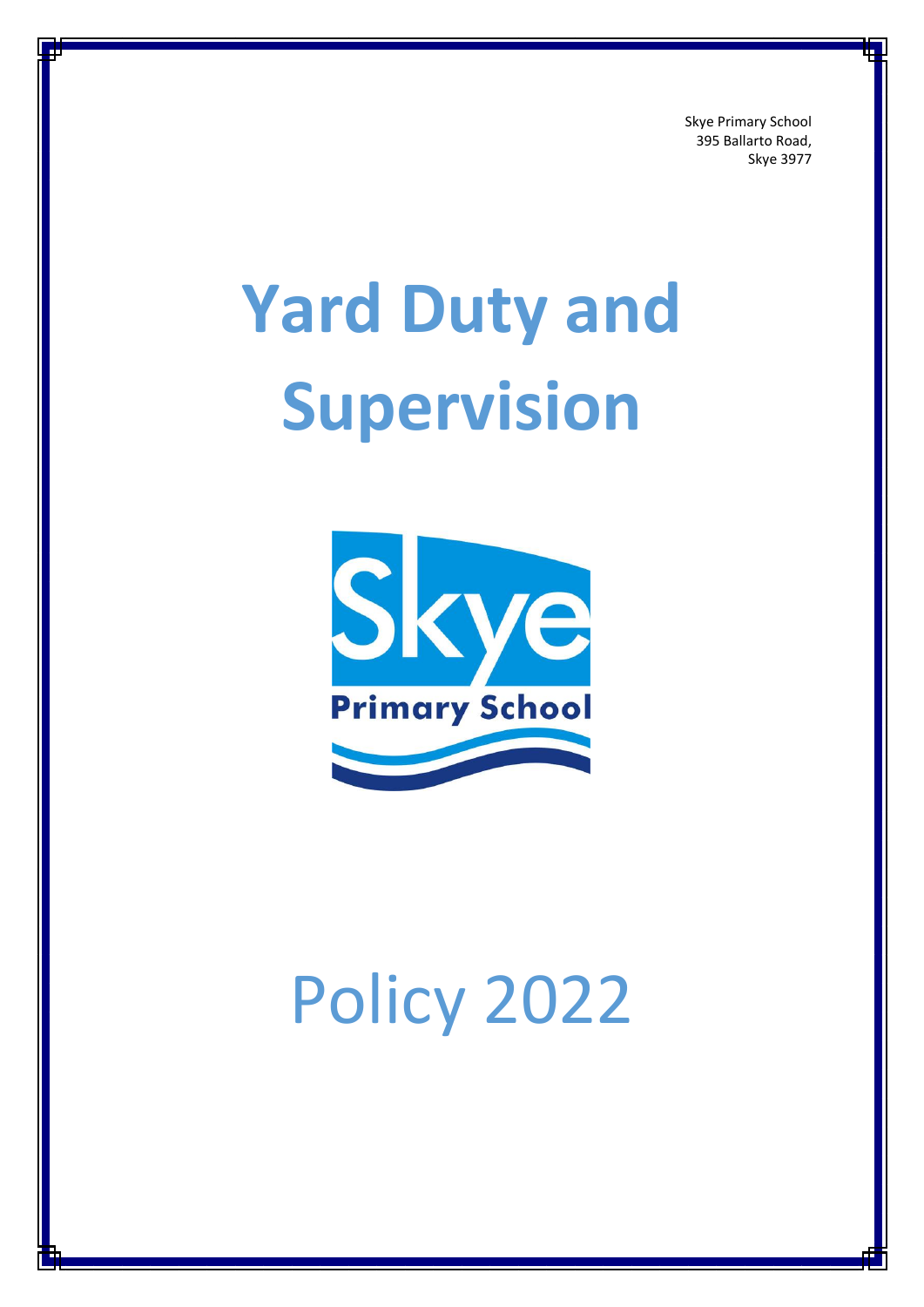*Skye Primary School*



Created: 17/06/2022 Review: 17/06/2024



#### **Help for non-English speakers**

If you need help to understand the information in this policy, please contact Skye Primary School via phone 03 9786 1555 or email [skye.ps@education.vic.gov.au](mailto:skye.ps@education.vic.gov.au)

# **PURPOSE**

To ensure school staff understand their supervision and yard duty responsibilities.

# **SCOPE**

This policy applies to all teaching and non-teaching staff at Skye Primary School, including education support staff, casual relief teachers and visiting teachers.

# **POLICY**

Appropriate supervision is an important strategy to monitor student behaviour and enables staff to identify and respond to possible risks at school as they arise. It also plays a vital role in helping schools to discharge their duty of care to students.

The Principal is responsible for ensuring that there is a well organised and responsive system of supervision and yard duty in place during school hours, before and after school, and on school excursions and camps and other school activities.

School staff are responsible for following reasonable and lawful instructions from the Principal, including instructions to provide supervision to students at specific dates, times and places. Supervision should be undertaken in a way that identifies and mitigates risks to child safety.

# **Before and after school**

Skye Primary School's grounds are supervised by school staff from 8:30am until 3:30pm Outside of these hours, school staff will not be available to supervise students

Before and after school, school staff supervise the back-school gate from the oval, bike shed and front entrance of the school.

Parents and carers will be advised through sentral notification and regular reminders in our newsletters that they should not allow their children to attend Skye Primary School outside of these hours. Families will be encouraged to contact [Camp](http://www.campaustralia.com.au/) Australia on 1300 105 343 or refer to Camp [Australia Website](http://www.campaustralia.com.au/) for more information about the before and after school care facilities available to our school community.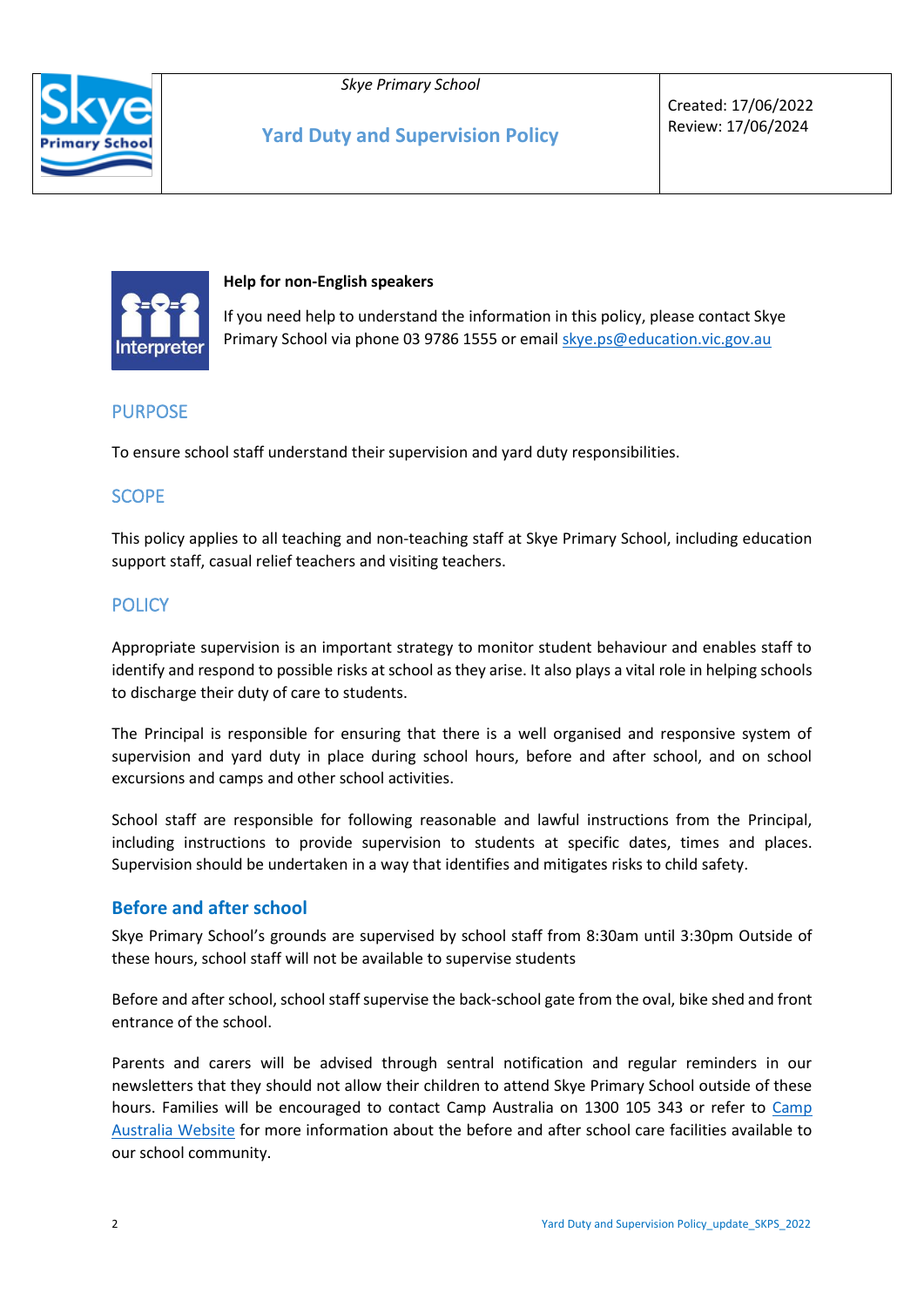If a student arrives at school before supervision commences at the beginning of the day, the Principal or nominee staff member will, as soon as practicable, follow up with the parent/carer to:

- advise of the supervision arrangements before school
- request that the parent/carer make alternate arrangements.

If a student is not collected before supervision finishes at the end of the day, the Principal or nominee staff member will consider whether it is appropriate to:

- attempt to contact the parents/carers
- attempt to contact the emergency contacts
- place the student in an out of school hours care program (if available and the parent consents)
- contact Victoria Police and/or Child Protection to arrange for the supervision, care and protection of the student.

# **Yard duty**

All staff at Skye Primary School are expected to assist with yard duty supervision and will be included in the weekly roster.

The Assistant Principal – Cherie Bradley is responsible for preparing and communicating the yard duty roster on a regular basis. At Skye Primary School, school staff will be designated a specific yard duty area to supervise OR nominated child to monitor.

#### **Yard duty zones**

The designated yard duty areas for our school as at  $17<sup>th</sup>$  June are:

| Zone   | Area                                                                   |
|--------|------------------------------------------------------------------------|
| Zone 1 | Shade Sails, side of admin building, chook shed<br>and prep playground |
| Zone 2 | Blue Basketball court prep-2 playground                                |
| Zone 3 | Oval, GaGa pit, indigenous garden                                      |
| Zone 4 | Soccer Pitch and 3-6 playground                                        |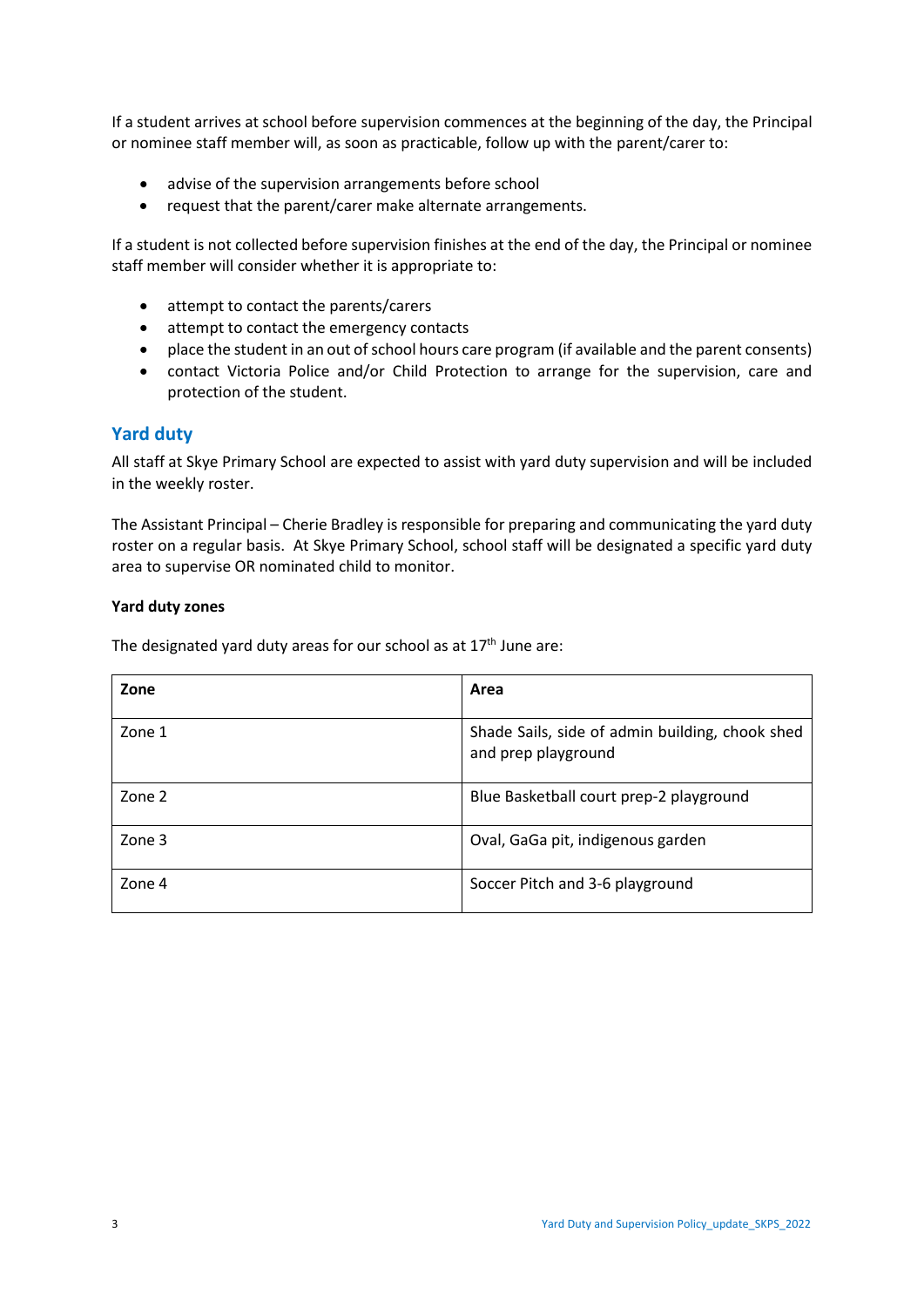

#### **Yard duty equipment**

School staff must:

- wear a provided safety/hi-vis vest whilst on yard duty. Each staff member has been given their own hi-vis vest
- carry the yard duty first aid bum-bag at all times during supervision. Each classroom has their own designated yard duty bum-bag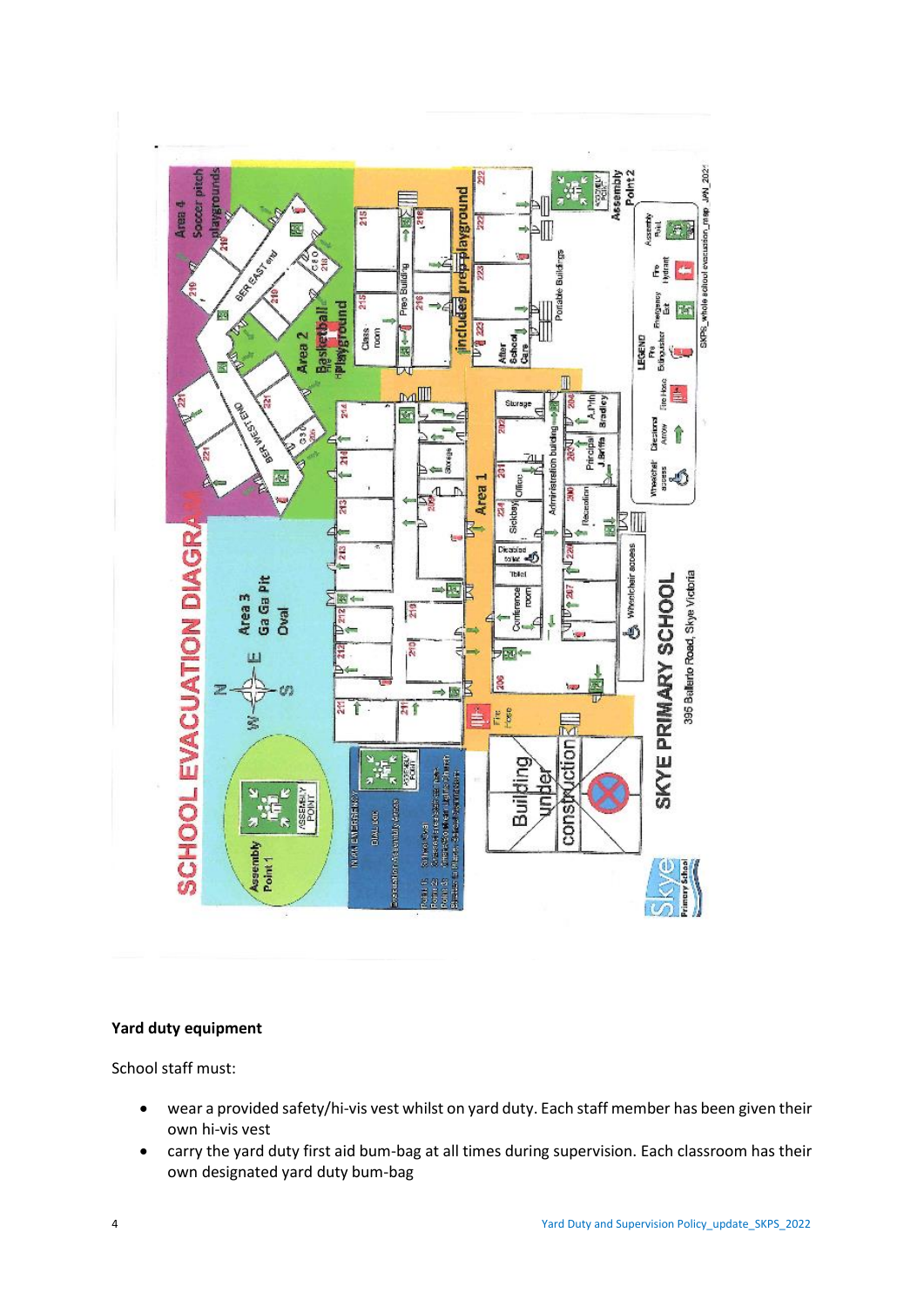• Be familiar with the yard duty medical alert cards containing student health and safety information attached to each bum-bag.

Yard duty equipment is each teachers responsibility to look after and maintain, if equipment requires to be restocked it is the teachers duty to advise the school nurse.

#### **Yard duty responsibilities**

Staff who are rostered for yard duty must remain in the designated area until they are replaced by a relieving staff member.

During yard duty, supervising school staff must:

- methodically move around the designated zone ensuring active supervision of all students
- where safe to do so, approach any unknown visitor who is observed on school grounds without a clear legitimate purpose, and ensure they have a visitor pass and have signed in (excluding drop off and collection periods)
- ensure students remain in their designated year level zones/playgrounds
- be alert and vigilant
- intervene immediately if potentially dangerous or inappropriate behaviour is observed in the yard
- enforce behavioural standards and implement appropriate consequences for breaches of safety rules, in accordance with any relevant disciplinary measures set out in the school's Student Engagement policy
- ensure that students who require first aid assistance receive it as soon as practicable
- log any incidents or near misses as appropriate in Sentral.

If being relieved of their yard duty shift by another staff member (for example, where the shift is 'split' into 2 consecutive time periods), the staff member must ensure that a brief but adequate verbal 'handover' is given to the relieving staff member in relation to any issues which may have arisen during the first shift.

If the supervising staff member is unable to conduct yard duty at the designated time, they should contact Cherie Bradley – Assistant Principal with as much notice as possible prior to the relevant yard duty shift to ensure that alternative arrangements are made.

If the supervising staff member needs to leave yard duty during the allocated time, they should contact the Assistant Principal but should not leave the designated area until the relieving staff member has arrived in the designated area.

If the relieving staff member does not arrive for yard duty, the staff member currently on duty should call the office or call Cherie Bradley, and not leave the designated area until a relieving staff member has arrived.

Students will be encouraged to speak to the supervising yard duty staff member if they require assistance during recess or lunchtime.

# **Classroom**

The classroom teacher is responsible for the supervision of all students in their care during class.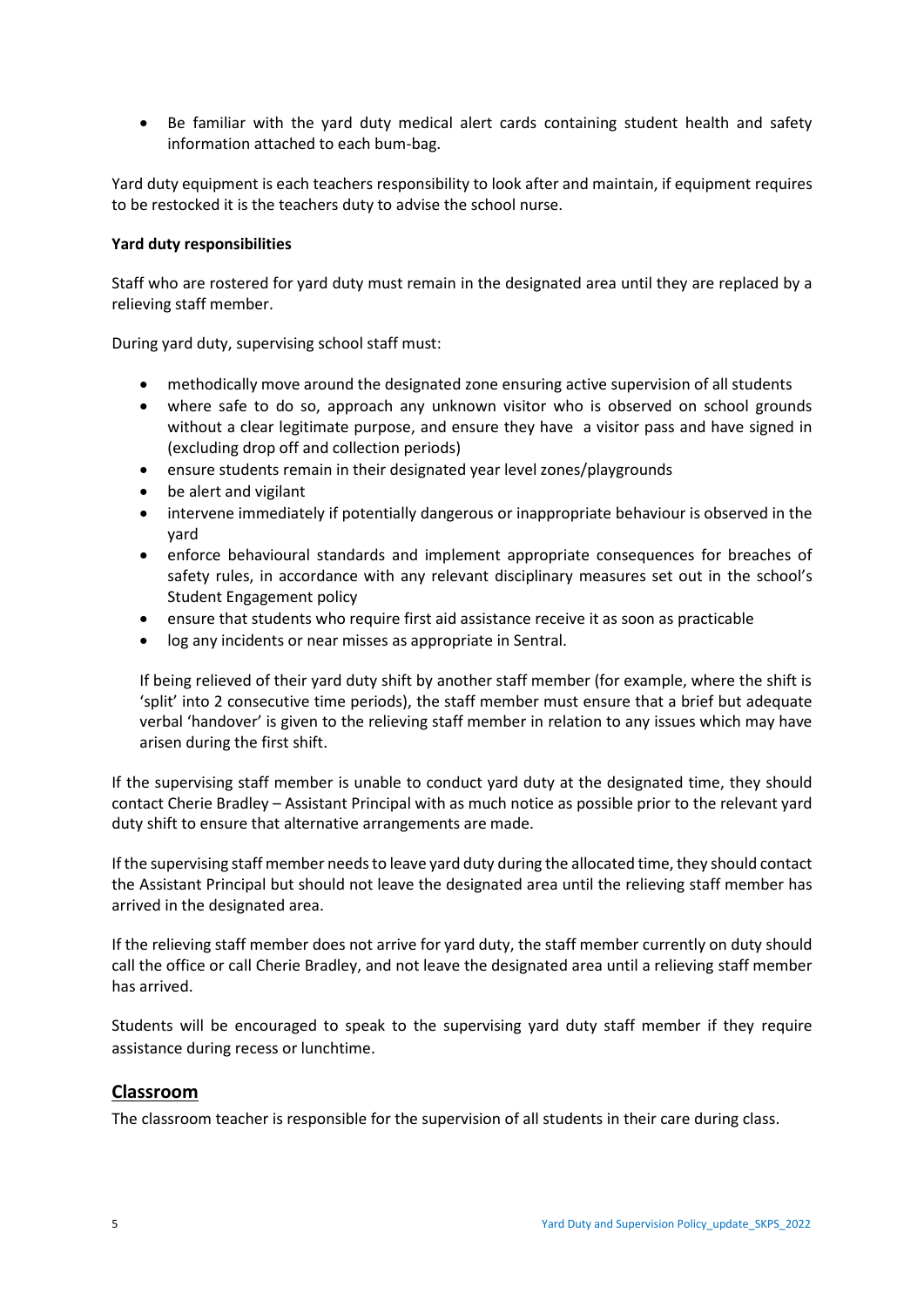If a teacher needs to leave the classroom unattended at any time during a lesson, they should first contact the front office for assistance. The teacher should then wait until a replacement staff member has arrived at the classroom before leaving.

# **School activities, camps and excursions**

The Principal and leadership team are responsible for ensuring that students are appropriately supervised during all school activities, camps and excursions, including when external providers are engaged to conduct part or all of the activity. Appropriate supervision will be planned for school activities, camps and excursions on an individual basis, depending on the activities to be undertaken and the level of potential risk involved, and will follow the supervision requirements in the Department of Education and Training [Excursions Policy.](https://www2.education.vic.gov.au/pal/excursions/policy)

# **Digital devices and virtual classroom**

Skye Primary School follows the Department's [Cybersafety and Responsible Use of Technologies Policy](https://www2.education.vic.gov.au/pal/cybersafety/policy) with respect to supervision of students using digital devices.

Skye Primary School will also ensure appropriate supervision of students participating in remote and flexible learning environments while on school site. In these cases, students will be supervised whilst undertaking virtual and remote learning in areas such as the conference room, library, BER building learning spaces.

While parents are responsible for the appropriate supervision of students accessing virtual classrooms from home:

- student attendance will be monitored daily
- any wellbeing or safety concerns for the student will be managed in accordance with our usual processes – refer to our Student Wellbeing and Engagement Policy and our Child Safety Responding and Reporting Policy and Procedures for further information.

# **Students requiring additional supervision support**

Sometimes students will require additional supervision, such as students with disability or other additional needs. In these cases, the Principal or delegate will ensure arrangements are made to roster additional staff as required. This may include on yard duty, in the classroom or during school activities.

# **Supervision of student in emergency operating environments**

In emergency circumstances our school will follow our Emergency Management Plan, including with respect to supervision.

In the event of any mandatory period of remote or flexible learning our School will follow the operations guidance issued by the Department.

# **Other areas requiring supervision**

During class time students are expected to go to the bathroom in pairs, alternatively the teacher may choose to take the whole class to the bathrooms together.